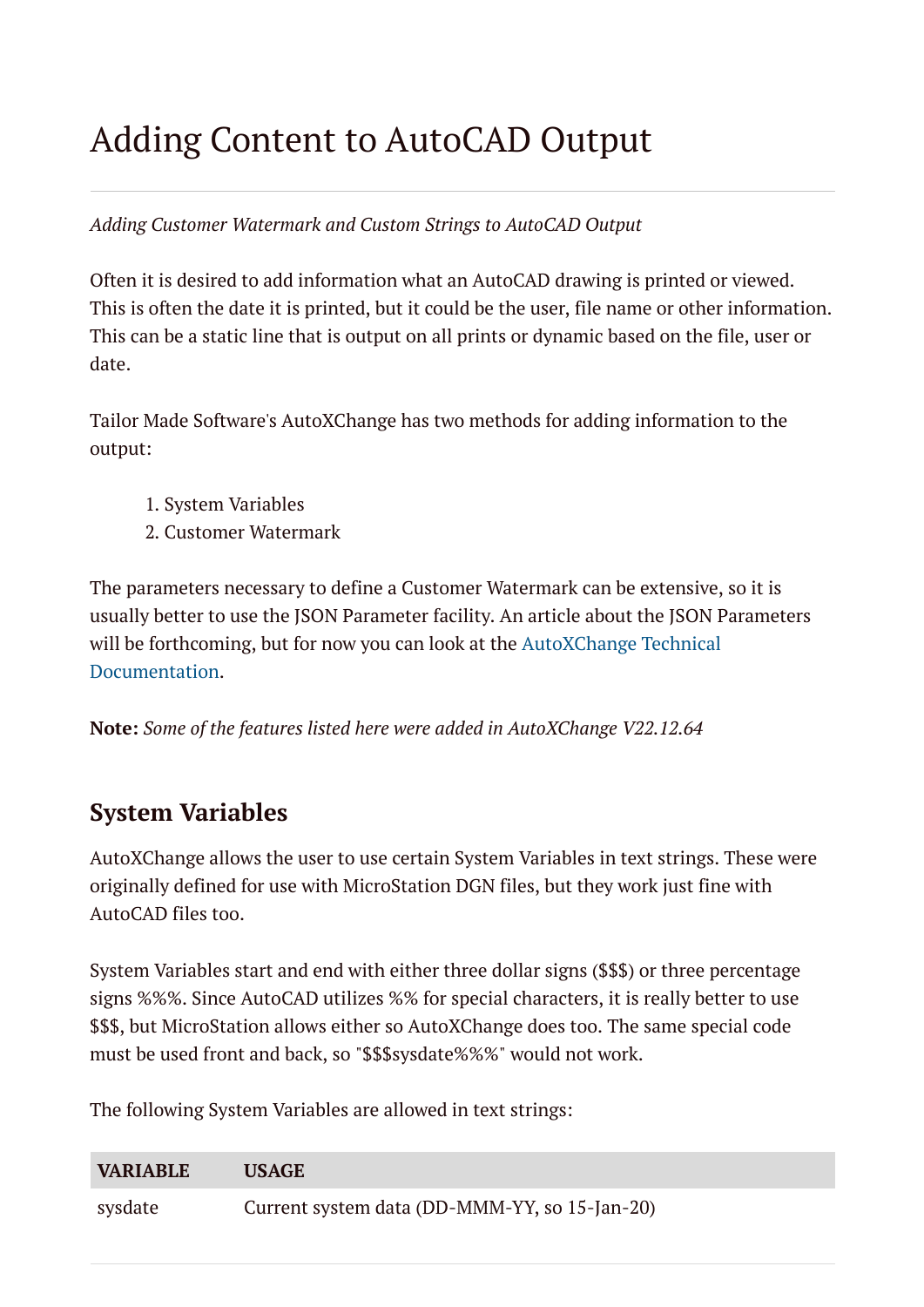| <b>VARIABLE</b> | <b>USAGE</b>                             |
|-----------------|------------------------------------------|
| systime         | Current system time (DD-MMM-YY HH:MM:SS) |
| dgnspec         | Full path name of input drawing          |
| dwgspec         | Full path name of input drawing          |

**Note**: *dgnspec and dwgspec are identical but it looks weird using "dgnspec" in an AutoCAD drawing and v.v.*

| <b>SCALE : 1:175</b> |                                |                    |    |
|----------------------|--------------------------------|--------------------|----|
| <b>DATE</b>          |                                |                    |    |
| <b>DRAWN</b>         | $\sim$ 1                       |                    |    |
| <b>CHECKED</b>       | - 2                            | <b>SHEET SIZE:</b> | A1 |
| <b>LOGIN</b>         |                                | <b>SHEET NO.:</b>  |    |
|                      | PLOT DATE: \$\$\$sysdate\$\$\$ |                    |    |
| CAD FILE :           |                                |                    |    |
|                      |                                |                    |    |
| <b>SCALE</b>         | : 1:175                        |                    |    |
| DATE                 | $\sim$                         |                    |    |

| <b>SCALE</b>     | : 1:175          |             |  |
|------------------|------------------|-------------|--|
| <b>DATE</b>      | t                |             |  |
| <b>DRAWN</b>     |                  |             |  |
| <b>CHECKED</b>   | ÷                | SHEET SIZE: |  |
| <b>LOGIN</b>     |                  | SHEET NO.:  |  |
| <b>PLOT DATE</b> | $: 15$ -Jan-2022 |             |  |
| <b>CAD FILE</b>  |                  |             |  |

#### Usage

System Variables are not a parameter driven item (except, see below for use with Customer Watermarks). Instead they are used as some or all of the content of a text element (either normal Text or MText) in an AutoCAD or MicroStation drawing.

# **Customer Watermark**

A Customer Watermark is a text string defined by the customer (as opposed to the splash watermark you get when using a demo version of AutoXChange). The user can set the content, position, angle, color, etc. at runtime. A limited amount of on-the-fly customization is allowed using the same capability as defined above in System Variables.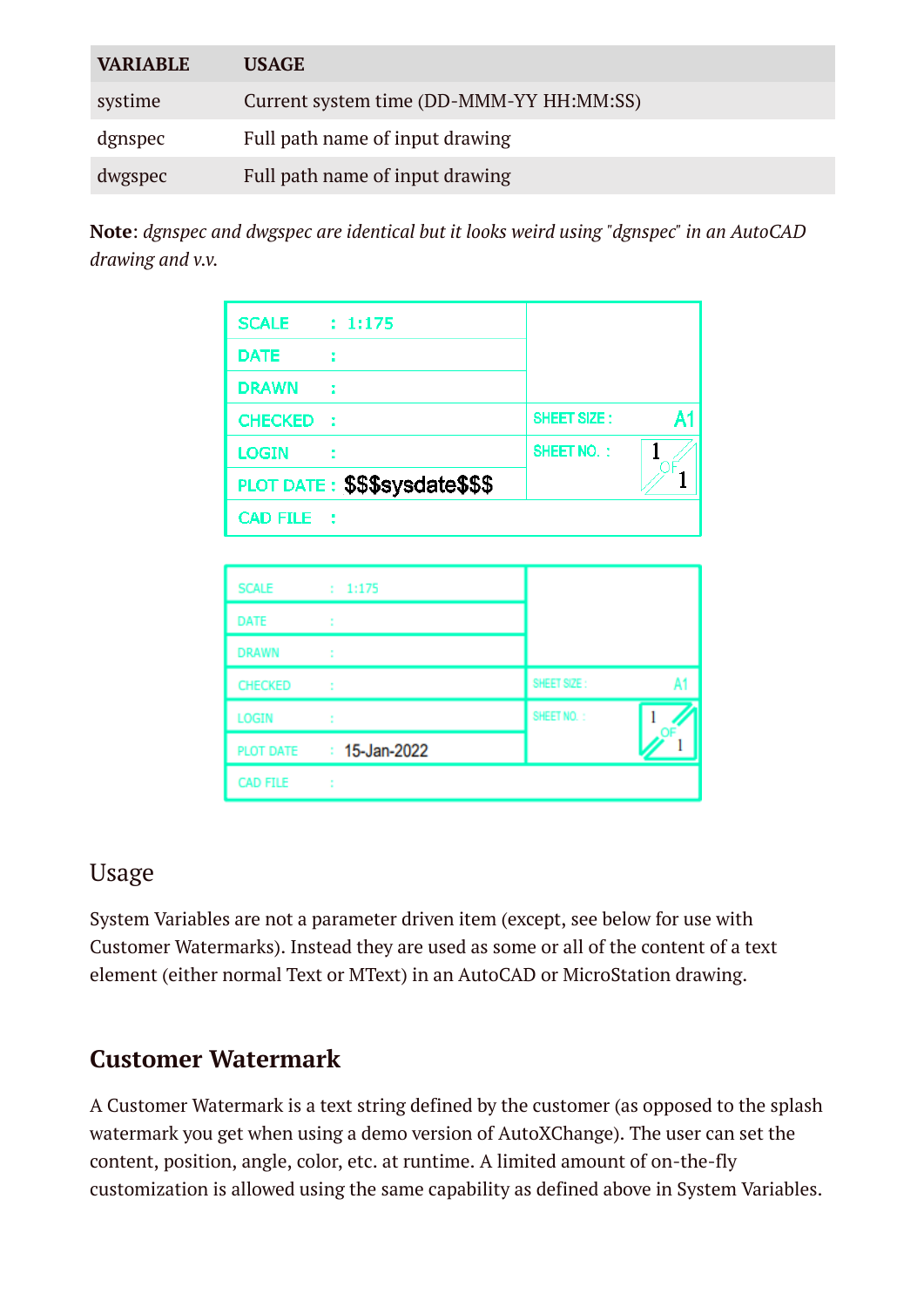The text string can be single or multiple line text. To create a multiple line string then use a line feed, /P, in the string.

The basic call for the Customer Watermark:

```
-wm_con="Plot created on/P$$$sysdate$$$" -wm_layout=plan -
wm_anchor=90B23A5 -wm_height=6 -wm_x=10 -wm_y=5 -wm_angle=30d
```


| <b>PARAMETER</b> | <b>JSON NAME</b>    | <b>USAGE</b>                                          |
|------------------|---------------------|-------------------------------------------------------|
| -wm con[tent]    | WM Content          | Content                                               |
| -wm lay[out]     | WM Layout           | AutoCAD Layout, default is ModelSpace                 |
| -wm anc[hor]     | <b>WM</b> Anchor    | Handle of line or point to define position            |
| -wm x            | WM X                | Horizontal (X) position                               |
| -wm y            | WM Y                | Vertical (Y) position                                 |
| -wm height       | WM Height           | Text height                                           |
| -wm angle        | WM Angle            | Text angle (assume radians, append a 'd' for degrees) |
| -wm fontstyle    | <b>WM TextStyle</b> | Font Style to use                                     |
| -wm colsor       | WM Color            | <b>AutoCAD Color Index</b>                            |
| -wm rgb          | WM RGB              | Color by RGB values                                   |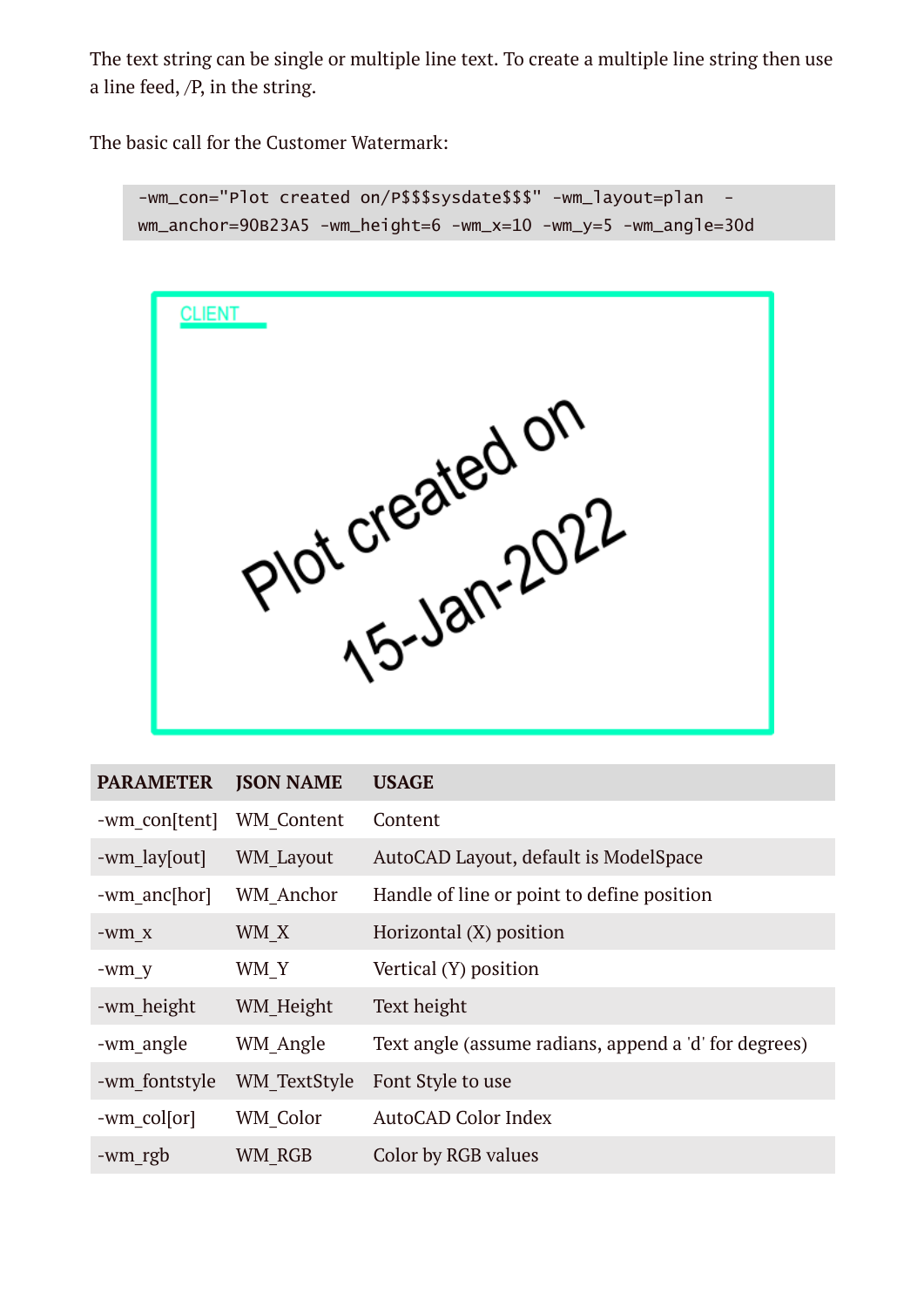**Note**: *for parameters listed with [] in the command, the part before the brackets is required, but pretty much anything could be used after the requires part and still work. So wm\_continent would work for Content, since it starts with the required -wm\_con.*

**Note:** *Parameters and JSON Names are case non-sensitive*

#### Position

The position of the watermark can be based on:

- Defined x and y absolute coordinates
- Percentage of height and width of the drawing
- Lower left coordinates of a line or point
- Relative coordinates from a line or point

The wm\_x and wm\_y parameters define the lower left coordinate of the watermark. If a percent sign follows the value ("wm  $x=45\%$ ") then the width or height of the drawing is used to calculate the position. Positive percentages are from the left or bottom of the drawing, while negative percentages are from the right or top.

 $-wm_x=400 - wm_y=20$ 

The position will be (400,20).

 $-wm_x=40\%$  -wm\_y=-20%

If the drawing is 200 wide and 100 high, then the position is be 40% in from the left side (160) and 20% down from the top (20).

When using the Anchor command, the position is based on the position of a line or point whose Entity Handle is listed. If the Entity Handle is not present in the file or if it is something other than a point or line, then it is ignored and the Customer Watermark will not be added.

-wm\_anchor=90B23A5

It is also possible to define the position relative to the anchor.

-wm\_anchor=90B23A5 -wm\_x=20 -wm\_y=10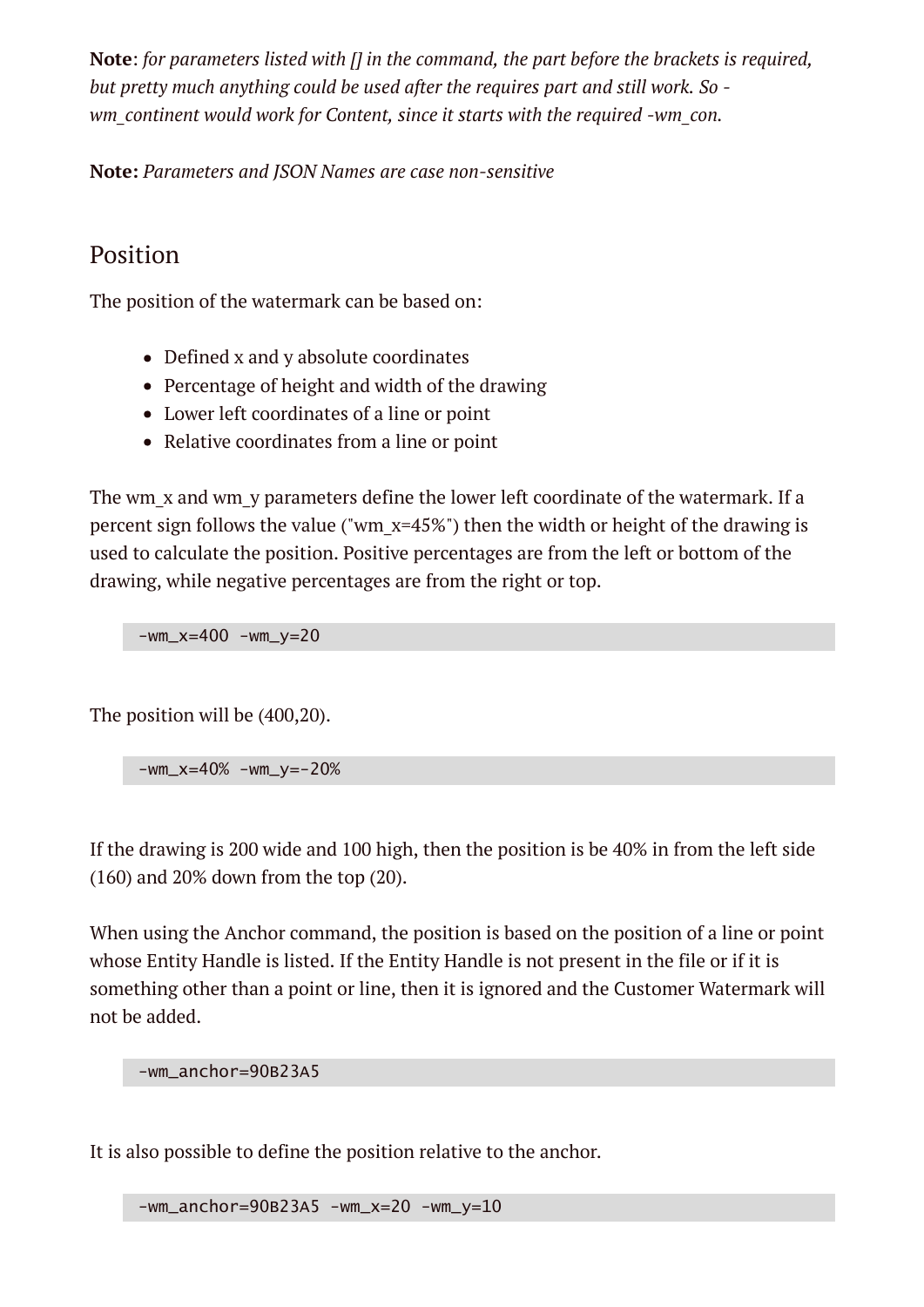The position will be the anchor position plus 20 in the x and 10 in the y. Percentages CANNOT be used to define relative offsets.

### Angle

The angle the Watermark is rotated by is given in Radians by default. If degrees are desired, then append a small "d" to the measurement. Zero is the horizontal axis. Angles are defined counter-clockwise, so 90 degrees (1.5708 radians) would be vertical.

-wm\_angle=1.5708 -wm-angle=90d

Both parameters would define 90 degrees or 1.5708 radians.

### Text Style

The wm textstyle or wm style parameter lists a Text Style from the input file to be used. If the Text Style is not found, the default Text Style is used instead.

For backwards compatibility, the parameter wm font will also work for Text Style but was misnamed. This is the Text Style, not the actual font name.

-wm\_textstyle=Standard

#### Color

There are two Color Modes supported:

- 1. AutoCAD Color Index
- 2. Nearest AutoCAD Color Index based on RGB value

The first is very straightforward. The value listed is the AutoCAD Color Index and the AutoCAD Palette is based on the DWG file being converted. The values range from 0 to 255.

 $-co$ ]=3

That would use AutoCAD Color Index 3, or Green.